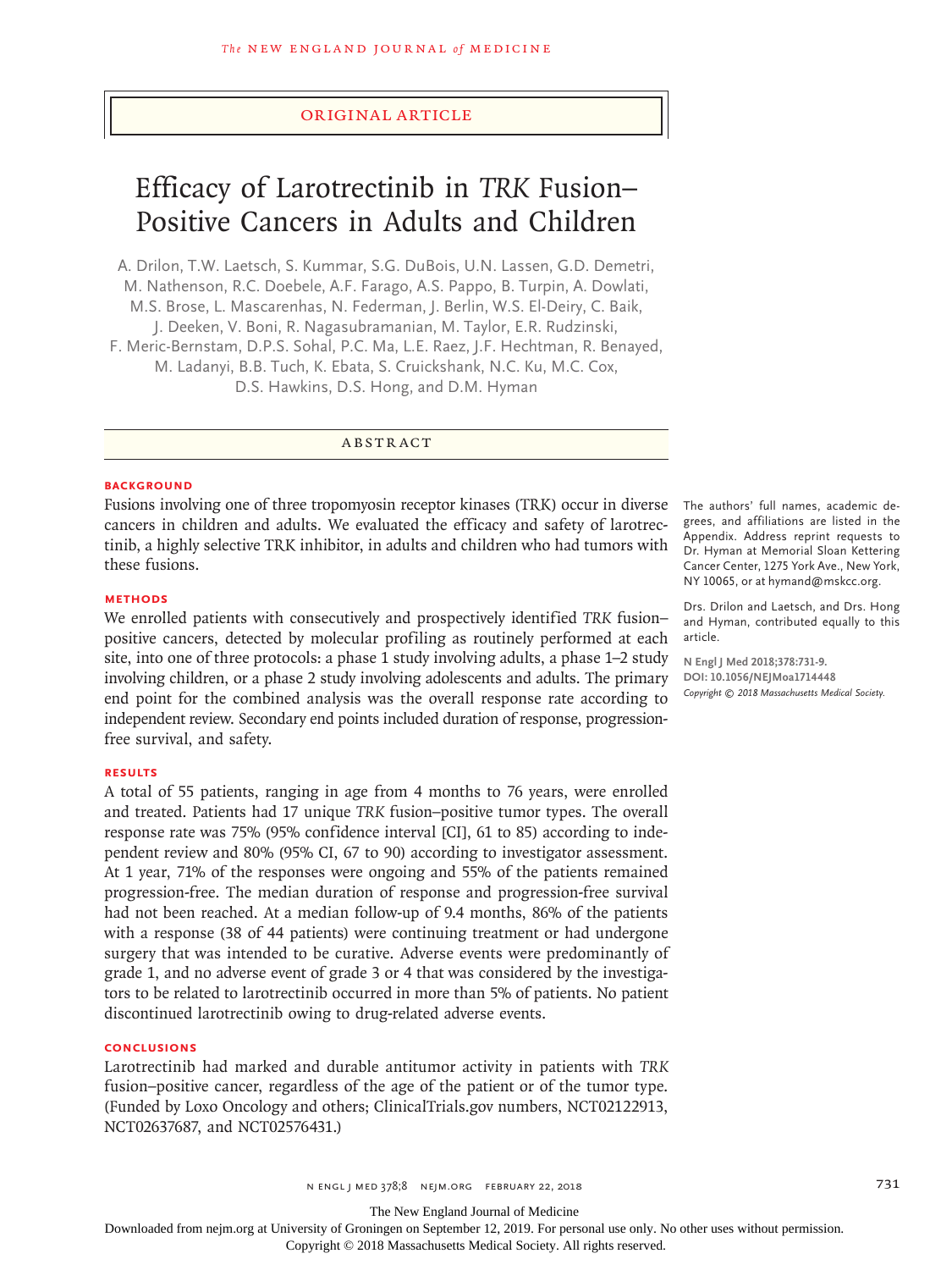THE NEUROTROPHIC RECEPTOR TYROSINE<br>
kinase genes NTRK1, NTRK2, and NTRK3<br>
encode the tropomyosin receptor kinase<br>
(TRK) proteins TRKA. TRKB, and TRKC, respeckinase genes *NTRK1*, *NTRK2*, and *NTRK3* encode the tropomyosin receptor kinase (TRK) proteins TRKA, TRKB, and TRKC, respectively. After embryogenesis, TRK expression is limited primarily to the nervous system, where these kinases help regulate pain, proprioception, appetite, and memory.<sup>1</sup> Recurrent chromosomal fusion events involving the carboxy-terminal kinase domain of TRK and various upstream amino-terminal partners have been identified across diverse cancers that occur in children and adults. *TRK* fusions lead to overexpression of the chimeric protein, resulting in constitutively active, ligand-independent downstream signaling. Biologic models and early clinical evidence suggest that these fusions lead to oncogene addiction regardless of tissue of origin and, in aggregate, may be implicated in up to 1% of all solid tumors.<sup>2-7</sup>

We evaluated the efficacy of larotrectinib (Table S1 in the Supplementary Appendix, available with the full text of this article at NEJM.org), a potent and highly selective small-molecule inhibitor of all three TRK proteins, in a development program that encompassed patients of any age and with any tumor type (an "age- and tumoragnostic" therapy). The program involved three clinical studies: a phase 1 study involving adults, a phase 1–2 study involving children, and a phase 2 "basket" study involving adolescents and adults. Here we report an integrated safety and efficacy analysis of the first 55 consecutively enrolled patients (a sample size that was established with input from global regulators and that was designed to rule out a lower estimate of 30% for the overall response rate) with prospectively identified *TRK* fusion–positive cancers treated across these studies.

## Methods

## **Patients**

Specific eligibility criteria varied according to study protocol (all three protocols and the statistical analysis plan are available at NEJM.org). In general, eligible patients had a locally advanced or metastatic solid tumor, had received standard therapy previously (if available), had an Eastern Cooperative Oncology Group performance-status score of 0 to 3 (on a scale from 0 to 5, with higher scores indicating greater disability), and had adequate major organ function. An early amendment to the phase 2 study involving adolescents and adults prohibited previous treatment with kinase inhibitors with anti-TRK activity, although one such patient was enrolled before this amendment.

All three protocols were approved by the institutional review board or independent ethics committee at each site, and all the protocols complied with the International Ethical Guidelines for Biomedical Research Involving Human Subjects, Good Clinical Practice guidelines, the Declaration of Helsinki, and local laws. All the patients, or guardians for patients younger than 18 years of age, provided written informed consent.

## **Study Design and Treatment**

All the patients who enrolled in the phase 1 studies involving adults and children were treated during the dose-escalation portion of those studies. At the time that the 55th patient with a *TRK* fusion–positive cancer was enrolled across the program, the phase 2 portion of the phase 1–2 study involving children had not yet started; thus, no patient from that phase 2 study is included in the current report.

The phase 2 study involving adolescents and adults used the recommended dose of 100 mg of larotrectinib twice daily, administered orally continuously. Although a maximally tolerated dose of larotrectinib was not defined, a dose of 100 mg twice daily was selected for adults and children who had a body-surface area of at least  $1 \text{ m}^2$ . For children who had a body-surface area of less than  $1 \text{ m}^2$ , a twice-daily dose of  $100 \text{ mg}$  per square meter was selected. A liquid formulation was available for patients who were unable to swallow capsules. The drug was administered continuously until disease progression, withdrawal of the patient from the study, or the occurrence of an unacceptable level of adverse events.

The presence of a *TRK* fusion before enrollment was mandated in the phase 2 basket study but was not required in the phase 1 studies that involved adults and children, although patients with prospectively identified *TRK* fusions in the phase 1 studies were included in this integrated efficacy analysis. *TRK* fusions were identified by next-generation sequencing, according to the procedures and analytic pipelines established by each laboratory, or by fluorescence in situ

The New England Journal of Medicine

Downloaded from nejm.org at University of Groningen on September 12, 2019. For personal use only. No other uses without permission.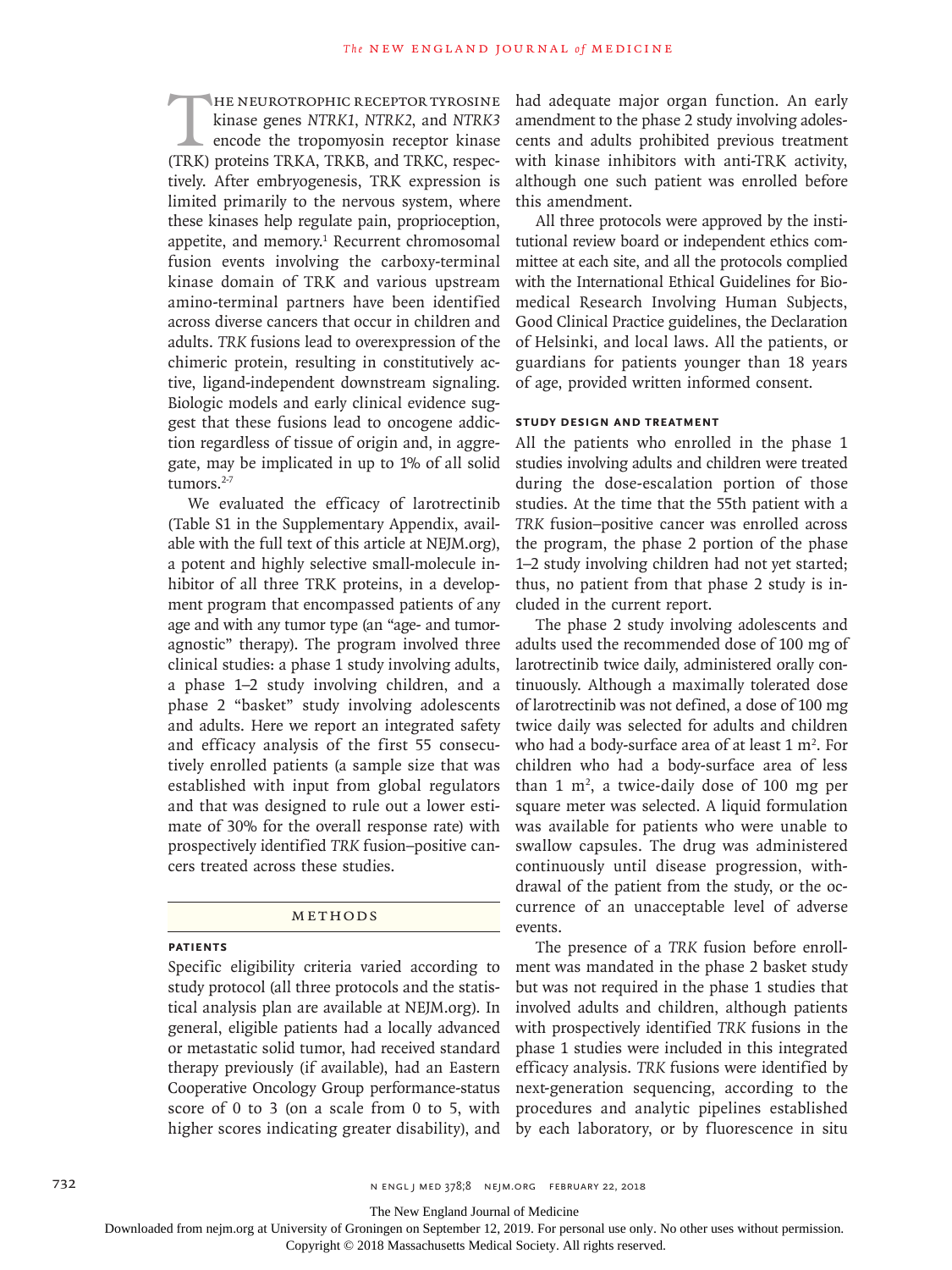hybridization. All the testing was performed in a Clinical Laboratory Improvement Amendments– certified (or equivalent) laboratory. Details of the assays that were used to identify patients with *TRK* fusion–positive cancer are provided in the Supplementary Appendix.

The primary end point for the combined analysis was the overall response rate, as assessed by an independent radiology review committee according to the Response Evaluation Criteria in Solid Tumors (RECIST), version 1.1.8 Secondary end points included the overall response rate according to the investigator's assessment, duration of response, progression-free survival, and safety.

## **Study Assessments**

Tumor assessments were performed by means of computed tomography, magnetic resonance imaging, and clinical measurement with electronic calipers (when appropriate), in the case of cutaneous lesions, at baseline and every 8 weeks for 1 year and every 12 weeks thereafter until disease progression. All tumor responses were confirmed at least 4 weeks after the initial response. Adverse events were assessed from the date that informed consent was obtained until at least 28 days after the last dose of larotrectinib was administered. Adverse events were classified and graded according to the Common Terminology Criteria for Adverse Events, version 4.0.9

## **Study Oversight**

The phase 1 study involving adults was designed by the sponsor, Loxo Oncology. The phase 1–2 study involving children was designed jointly by five of the authors and the sponsor. The phase 2 study involving adolescents and adults was designed jointly by the first and last authors and the sponsor. The sponsor collected and analyzed the data. The first and last authors had access to all the data and wrote the first draft of the manuscript. All the authors were involved in the data analysis and manuscript preparation. All the authors vouch for the completeness and accuracy of the data and analyses and for the adherence of the studies to the protocols. All the authors made the decision to submit the manuscript for publication. Editorial support, which did not include writing, was provided by Miller Medical Communications with funding from the sponsor.

## **Statistical Analysis**

All the analyses were conducted in accordance with the statistical analysis plan. The decision to pool efficacy data from patients with a *TRK* fusion–positive tumor across all three studies was made early in the development program on the basis of the rarity of *TRK* fusions, the inherent heterogeneity of cancer types, and global regulatory advice. The primary analysis, presented in this article, was therefore based on the first 55 patients (children and adults) who were enrolled across the three larotrectinib studies and met the following criteria: they had a documented *TRK* fusion as determined by local testing; had a non–central nervous system primary tumor that could be assessed according to RECIST, version 1.1; and had received one or more doses of larotrectinib. As of the data-cutoff date, a total of 144 patients had received at least one dose of larotrectinib across the development program.

Analyses were performed according to the intention-to-treat principle. A true overall response rate of at least 50% was hypothesized, and we estimated that a sample of 55 patients would provide the study with 80% power to establish a lower boundary of 30% for a two-sided 95% exact binomial confidence interval. Ruling out a lower limit of 30% for the overall response rate was considered to be clinically meaningful and consistent with approved targeted therapies for genomically defined populations of patients who had stopped having a response to previous therapies. Confidence intervals were calculated with the use of the Clopper–Pearson method. Patients who underwent surgical resection and had no viable tumor cells and negative margins (i.e., had a pathological complete response), as well as having no remaining radiographic evidence of disease, were considered to have had a complete response, consistent with RECIST, version 1.1. Duration of response and progressionfree survival were estimated by the Kaplan–Meier method according to the investigators' assessments of response.

#### **RESULTS**

#### **Patients**

From March 2015 through February 2017, we enrolled 55 consecutive patients across all studies who had *TRK* fusion–positive cancers that could be evaluated according to RECIST, version

n engl j med 378;8 nejm.org February 22, 2018 733

The New England Journal of Medicine

Downloaded from nejm.org at University of Groningen on September 12, 2019. For personal use only. No other uses without permission.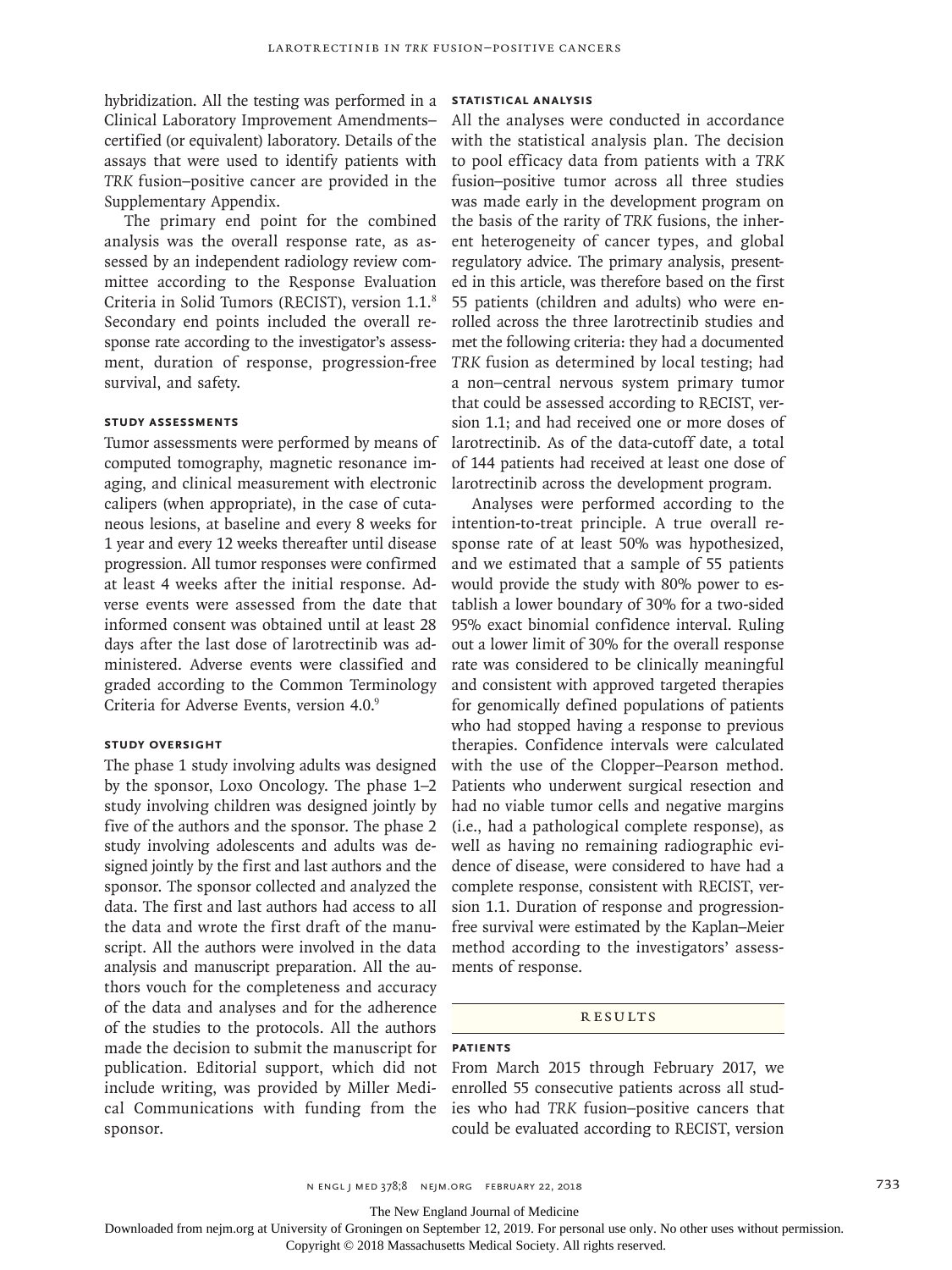| Table 1. Demographic and Clinical Characteristics of the 55 Patients.* |                    |  |  |  |  |  |
|------------------------------------------------------------------------|--------------------|--|--|--|--|--|
| Characteristic                                                         | Value              |  |  |  |  |  |
| Age                                                                    |                    |  |  |  |  |  |
| Median (range) - yr                                                    | $45.0(0.3 - 76.0)$ |  |  |  |  |  |
| Distribution - no. (%)                                                 |                    |  |  |  |  |  |
| $<$ 2 yr                                                               | 6(11)              |  |  |  |  |  |
| $2-5$ yr                                                               | 5(9)               |  |  |  |  |  |
| $6-14$ yr                                                              | 1(2)               |  |  |  |  |  |
| 15-39 yr                                                               | 12 (22)            |  |  |  |  |  |
| $\geq$ 40 yr                                                           | 31 (56)            |  |  |  |  |  |
| Sex - no. (%)                                                          |                    |  |  |  |  |  |
| Male                                                                   | 29 (53)            |  |  |  |  |  |
| Female                                                                 | 26(47)             |  |  |  |  |  |
| ECOG performance-status score - no. (%) +                              |                    |  |  |  |  |  |
| 0                                                                      | 24 (44)            |  |  |  |  |  |
| 1                                                                      | 27 (49)            |  |  |  |  |  |
| 2                                                                      | 4(7)               |  |  |  |  |  |
| No. of previous systemic chemotherapies - no. (%)                      |                    |  |  |  |  |  |
| $0$ or $1$                                                             | 27(49)             |  |  |  |  |  |
| $\overline{2}$                                                         | 9(16)              |  |  |  |  |  |
| $\geq$ 3                                                               | 19 (35)            |  |  |  |  |  |
| Tumor type - no. (%)                                                   |                    |  |  |  |  |  |
| Salivary-gland tumor                                                   | 12 (22)            |  |  |  |  |  |
| Other soft-tissue sarcomat                                             | 11 (20)            |  |  |  |  |  |
| Infantile fibrosarcoma                                                 | 7(13)              |  |  |  |  |  |
| Thyroid tumor                                                          | 5 (9)              |  |  |  |  |  |
| Colon tumor                                                            | 4(7)               |  |  |  |  |  |
| Lung tumor                                                             | 4(7)               |  |  |  |  |  |
| Melanoma                                                               | 4(7)               |  |  |  |  |  |
| <b>GIST</b>                                                            | 3(5)               |  |  |  |  |  |
| Cholangiocarcinoma                                                     | 2(4)               |  |  |  |  |  |
| Appendix tumor                                                         | 1(2)               |  |  |  |  |  |
| <b>Breast tumor</b>                                                    | 1(2)               |  |  |  |  |  |
| Pancreatic tumor                                                       | 1(2)               |  |  |  |  |  |
| CNS metastases - no. (%)                                               |                    |  |  |  |  |  |
| No                                                                     | 54 (98)            |  |  |  |  |  |
| Yes                                                                    | 1(2)               |  |  |  |  |  |
| TRK gene - no. (%)                                                     |                    |  |  |  |  |  |
| NTRK1                                                                  | 25(45)             |  |  |  |  |  |
| NTRK2                                                                  | 1(2)               |  |  |  |  |  |
| NTRK3                                                                  | 29 (53)            |  |  |  |  |  |

\* CNS denotes central nervous system, GIST gastrointestinal stromal tumor, and TRK tropomyosin receptor kinase.

† Eastern Cooperative Oncology Group (ECOG) performance-status scores range from 0 to 5, with higher scores indicating greater disability.

 $\ddagger$  Subtypes of other soft-tissue sarcomas included myopericytoma (in two patients), sarcoma that was not otherwise specified (in two), peripheral-nerve sheath tumor (in two), spindle-cell tumor (in three), infantile myofibromatosis (in one), and inflammatory myofibroblastic tumor of the kidney (in one).

1.1. The demographic characteristics of the patients, the tumor type, and fusion characteristics are summarized in Table 1, and in Table S2 in the Supplementary Appendix. Patients ranged in age from 4 months to 76 years.

This population of patients encompassed 17 unique cancer diagnoses, including mammary analogue secretory carcinoma of the salivary gland (in 12 patients), infantile fibrosarcoma (in 7), thyroid tumor (in 5), colon tumor (in 4), lung tumor (in 4), melanoma (in 4), gastrointestinal stromal tumor (in 3), and other cancers (in 16). This distribution in the enrollment of patients may reflect an increased vigilance of testing in rare tumor types that are known to be enriched for the presence of *TRK* fusions, such as salivarygland cancer and infantile fibrosarcoma.<sup>6,10,11</sup> *TRK* fusions involved TRKA (*NTRK1*) (in 45% of the patients), TRKB (*NTRK2*) (in 2%), and TRKC (*NTRK3*) (in 53%) and 14 unique upstream fusion partners. These *TRK* fusions were prospectively identified by means of next-generation sequencing (in 50 patients) or fluorescence in situ hybridization (in 5) at 15 laboratories. Confirmation of expression of the fusion transcript was not required or routinely performed.

# **Efficacy**

At the primary data-cutoff date of July 17, 2017, the overall response rate was 75% (95% confidence interval [CI], 61 to 85), as determined by the independent radiology review committee (Table 2). A total of 13% of the patients (7 patients) had a complete response, 62% (34) had a partial response, 13% (7) had stable disease, 9% (5) had progressive disease, and 4% (2) could not be evaluated owing to early withdrawal for clinical deterioration. All the patients were accounted for in the analysis, including the 2 patients who could not be evaluated, per the intention-to-treat principle.

According to the investigator's assessment, the overall response rate was 80% (95% CI, 67 to 90) (Table 2). Responses were observed regardless of tumor type (Fig. 1A), age of the patient, or *TRK* fusion characteristics (Fig. S1 in the Supplementary Appendix). The median time to response was 1.8 months (range, 0.9 to 6.4), a time point that was consistent with the first protocolmandated assessment of response at 8 weeks (Fig. 1B). Two children with locally advanced infantile fibrosarcoma had sufficient tumor shrink-

The New England Journal of Medicine

Downloaded from nejm.org at University of Groningen on September 12, 2019. For personal use only. No other uses without permission.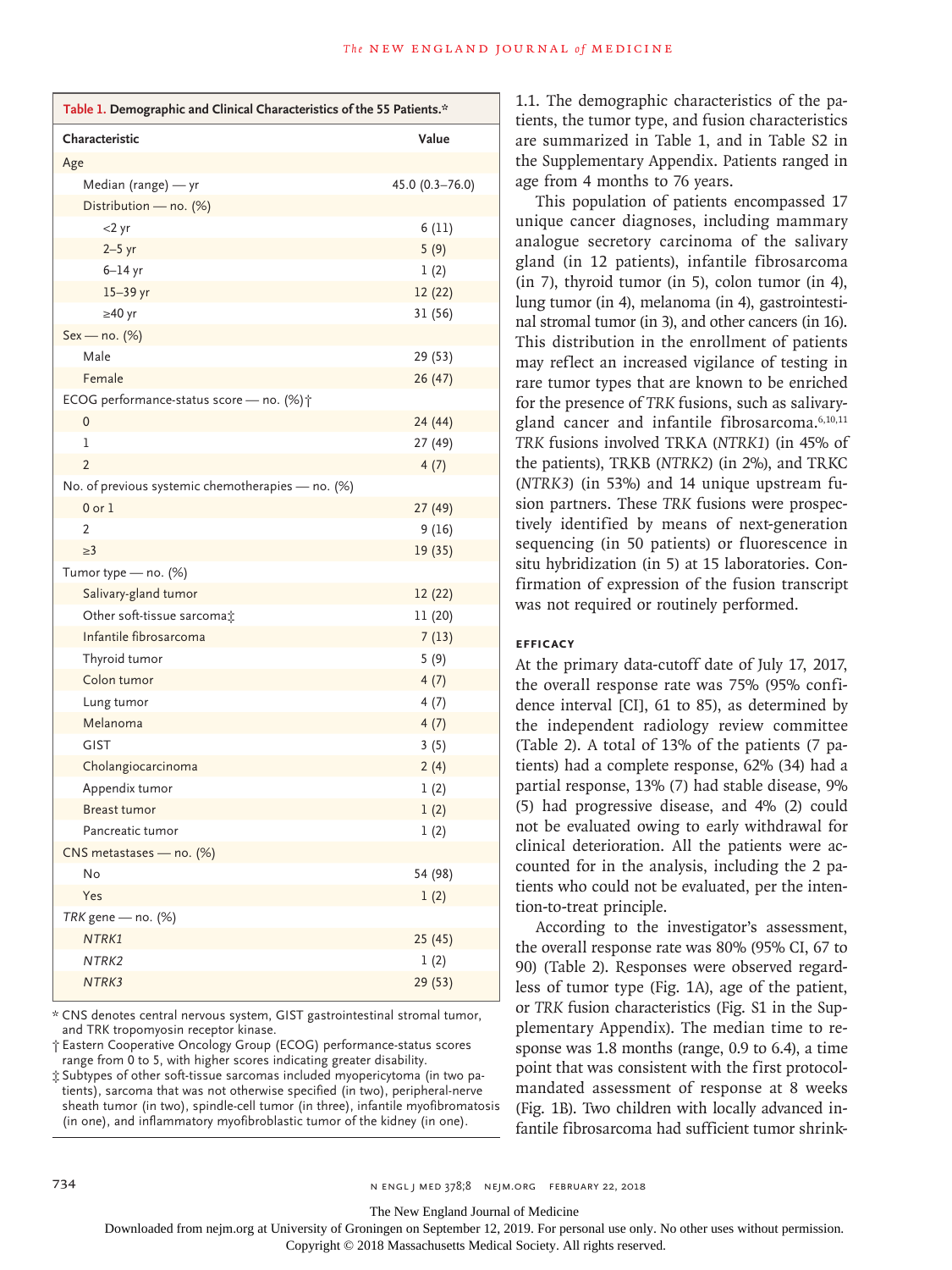age during treatment to allow for limb-sparing surgery that was intended to be curative. Pathological assessment confirmed negative margins (R0 surgery), and these two patients remain progression-free without larotrectinib treatment after 4.8 months and 6.0 months of follow-up.

The median duration of response had not been reached after a median follow-up duration of 8.3 months (range,  $0.03+$  to  $24.9+$  [plus signs indicate ongoing response at the time of data cutoff]) (Fig. 2A). The median progression-free survival had not been reached after a median follow-up duration of 9.9 months (range, 0.7 to 25.9+) (Fig. 2B). At 1 year, 71% of responses were ongoing, and 55% of all patients remained progression-free. As of the data-cutoff date, 86% of the patients with a response (38 of 44 patients) were continuing to receive treatment or had undergone surgery that was intended to be curative. The patient with the longest response was the first patient with a *TRK* fusion–positive tumor to be treated; this patient was still receiving therapy at 27 months.12

## **Adverse Events**

Table 3 shows the adverse events, regardless of attribution, that occurred during treatment and that were seen in at least 15% of the patients, as well as adverse events of grade 3 or higher that were considered by the investigators to be related to larotrectinib. Clinically significant adverse events were uncommon, with the majority (964 of 1038 events [93%]) of all the adverse events being of grade 1 or 2. Few adverse events of grade 3 or 4, regardless of attribution, were observed. The most common were anemia (in 11% of the patients), an increase in the alanine aminotransferase or aspartate aminotransferase level (in 7%), weight increase (in 7%), and a decrease in the neutrophil count (in 7%). No grade 4 or 5 events were considered by the investigators to be related to treatment, and no treatment-related grade 3 adverse events occurred in more than 5% of the patients.

Of the 55 patients, 8 (15%) had their larotrectinib dose reduced. Adverse events leading to dose reduction included an increase in the alanine aminotransferase or aspartate aminotransferase level (in 4 patients), dizziness (in 2), and a decrease in the absolute neutrophil count (in 2). All these events were of grade 2 or 3. In all cases, patients whose doses were reduced had tified fusion was not expressed at the protein

| Assessment.*                     |                                                                                            |                |  |  |  |
|----------------------------------|--------------------------------------------------------------------------------------------|----------------|--|--|--|
| Response                         | Central<br>Investigator<br>Assessment<br>Assessment<br>$(N = 55)$<br>$(N = 55)$<br>percent |                |  |  |  |
| Overall response rate (95% CI) + | $80(67-90)$                                                                                | $75(61-85)$    |  |  |  |
| Best response                    |                                                                                            |                |  |  |  |
| Partial response                 | 64立                                                                                        | 62             |  |  |  |
| Complete response                | 16                                                                                         | 13             |  |  |  |
| Stable disease                   | 9                                                                                          | 13             |  |  |  |
| Progressive disease              | 11                                                                                         | 9              |  |  |  |
| Could not be evaluated           | $\Omega$                                                                                   | $\overline{4}$ |  |  |  |

**Table 2. Overall Response Rate, According to Investigator and Central** 

\* Percentages may not total 100 because of rounding.

† The best overall response was derived from the responses as assessed at specified time points according to the Response Evaluation Criteria in Solid Tumors, version 1.1.

 $\ddagger$  Data include one patient who had a partial response that was pending confirmation at the time of the database lock. The response was subsequently confirmed, and the patient's treatment and response are ongoing.

their best response maintained at the lower dose. No patients who had a response discontinued larotrectinib because of an adverse event.

# **Primary and Acquired Resistance**

Given the high overall response rate, we sought to determine the potential mechanisms of primary resistance to larotrectinib, defined as a best response of progressive disease, which was observed in six patients (11%). One patient had previously been treated with another TRK inhibitor, and tumor sequencing before the administration of larotrectinib revealed an *NTRK3* G623R mutation in the ATP-binding site of the kinase domain.13 The *NTRK3* G623R mutation and its *NTRK1* G595R paralogue are termed "solvent front" mutations because they alter a hydrophilic solvent–exposed portion of the nucleotide-binding loop of the kinase domain, sterically interfere with larotrectinib binding, and reduce the inhibitory potency of larotrectinib.<sup>14</sup> Tumor-derivative material was available for three of the five remaining patients for central analysis. In all three patients, central pan-TRK immunohistochemical testing did not confirm the presence of an expressed TRK fusion, which raises the possibility that the test performed at the local laboratory was a false positive or that the molecularly iden-

The New England Journal of Medicine

Downloaded from nejm.org at University of Groningen on September 12, 2019. For personal use only. No other uses without permission.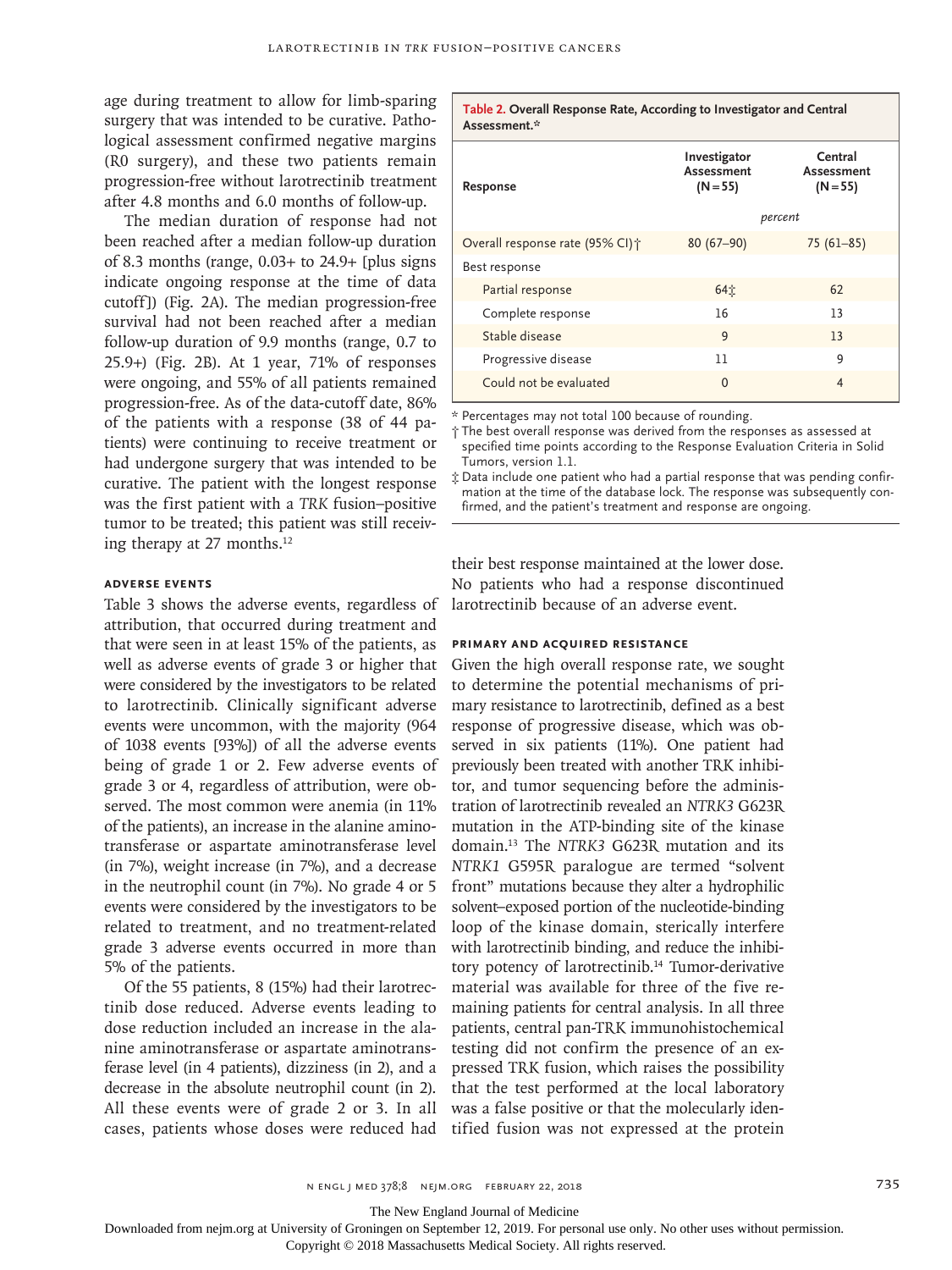

## **Figure 1. Efficacy.**

Panel A shows a waterfall plot of the maximum change in tumor size, according to tumor type. One patient (asterisk) had a tropomyosin receptor kinase (TRK) solvent front resistance mutation (*NTRK3* G623R) at baseline owing to previous therapy. One patient (dagger) had a pathological complete response. Data for 1 patient are not shown; the patient had clinical deterioration and no tumor measurements after baseline were recorded. GIST denotes gastrointestinal stromal tumor, and IFS infantile fibrosarcoma. Panel B shows a swimmer plot of outcomes in all 55 patients. One patient (double dagger) had a missing restaging scan after the confirmed response was established,

response in these patients (see the Supplemen- for at least 6 months,<sup>15</sup> as observed in 10 patients. tary Appendix).

as disease progression during treatment after a after progression from all 9 patients who under-

level; this finding potentially explains the lack of documented objective response or stable disease We also sought to determine mechanisms gene involved in the fusion were identified in of acquired resistance to larotrectinib, defined tumor or plasma samples that were obtained Kinase domain mutations affecting the *NTRK*

736 **128** n engl j med 378;8 nejm.org February 22, 2018

The New England Journal of Medicine

Downloaded from nejm.org at University of Groningen on September 12, 2019. For personal use only. No other uses without permission.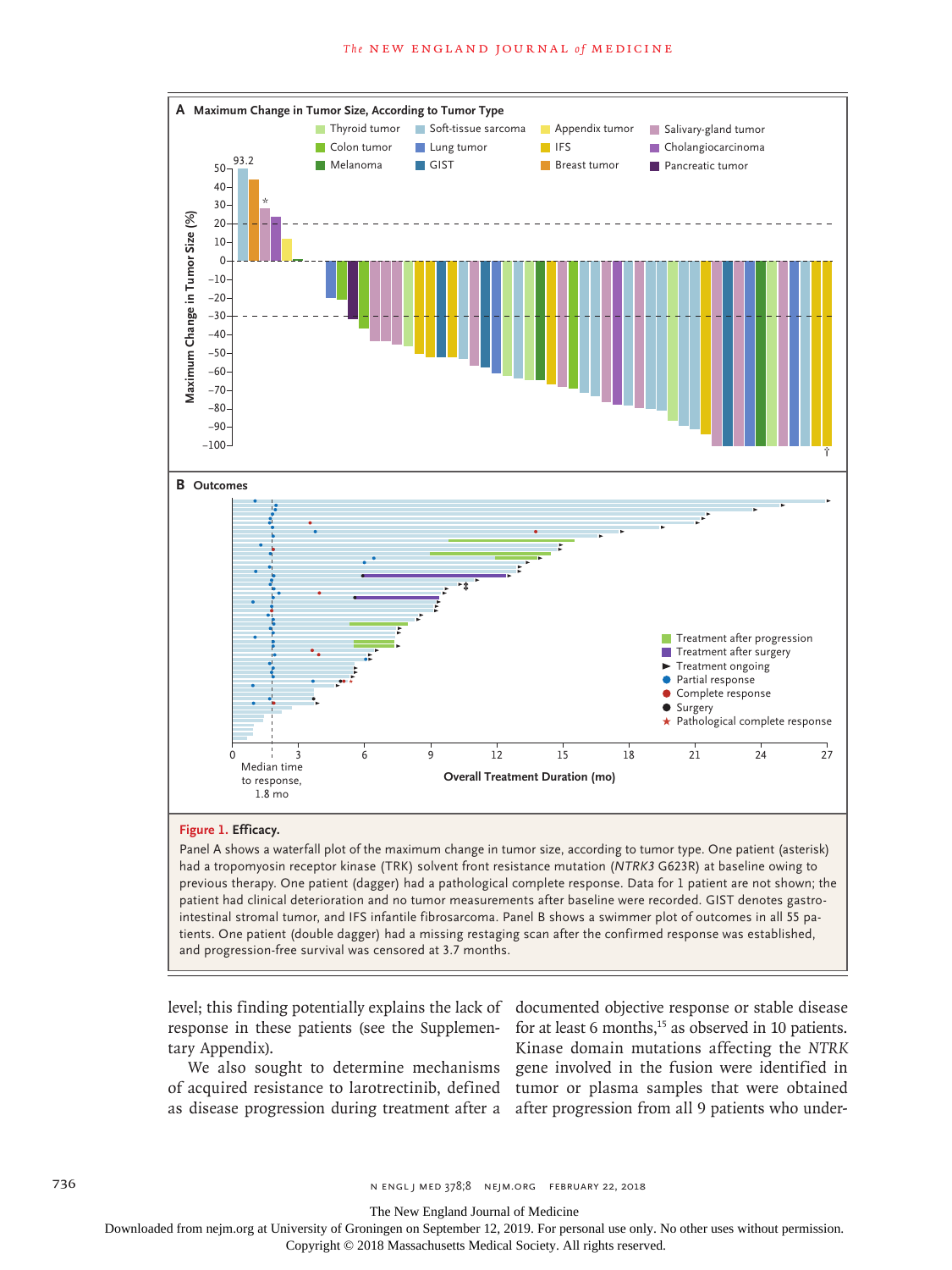went repeat testing (Table S3 in the Supplementary Appendix). Kinase domain mutations that were observed at progression included substitutions in the solvent front position (*NTRK1* G595R or *NTRK3* G623R; in 7 patients), the gatekeeper position (*NTRK1* F589L; in 2), and the xDFG position (*NTRK1* G667S or *NTRK3* G696A; in 2). The xDFG mutations occur within a portion of the kinase-activation loop and sterically interfere with binding of the drug. All three categories of these mutations are paralogous to acquired resistance mutations that have been described for other classes of kinase inhibitors in oncogene-activated tumors.<sup>16,17</sup> In 3 patients, more than one acquired resistance mutation was identified. Among the 10 patients in whom acquired resistance developed, 8 (80%) continued treatment with larotrectinib beyond progression because of ongoing clinical benefit, according to the judgment of their treating physicians.

## Discussion

In this series of studies, larotrectinib, a highly selective TRK inhibitor, had rapid, potent, and durable antitumor activity in children and adults with solid tumors with *TRK* fusions. The efficacy of larotrectinib in this diverse population compares favorably with response rates that have been seen in more clinically homogenous populations of patients receiving targeted therapy in the context of a validated oncogene. Our data not only validate *TRK* fusions as therapeutic targets but also show that they lead to tumoragnostic sensitivity to larotrectinib. In contrast, for previously validated oncogenic drivers, drug responsiveness has been generally contingent on the presence of a genomic aberrancy and on tumor type.<sup>18</sup>

Larotrectinib-related adverse events that led to dose reductions were rare, and in this sample of 55 patients with *TRK* fusion–positive cancer, no patients discontinued owing to drug-related adverse events. Additional data reflecting a longer follow-up and a larger patient experience may provide further insight into the safety profile of this agent. Similarly, although clinically meaningful durability of response was observed, continued follow-up will provide more information regarding the durability of larotrectinib benefit.



By sequencing tumor and plasma samples that were obtained at progression, we identified a convergent on-target mechanism of acquired drug resistance. Mutations altering the kinase domain of TRK explain most of the progression events that we observed. This finding is of immediate therapeutic relevance, given the early evidence of clinical activity that has been described with the next-generation TRK inhibitor LOXO-195.14 Specifically designed to address acquired kinase domain mutations such as solvent front substitutions, LOXO-195 is currently being evaluated in a phase 1–2 study involving children and adults (ClinicalTrials.gov number, NCT03215511).

n engl j med 378;8 nejm.org February 22, 2018 737

The New England Journal of Medicine

Downloaded from nejm.org at University of Groningen on September 12, 2019. For personal use only. No other uses without permission.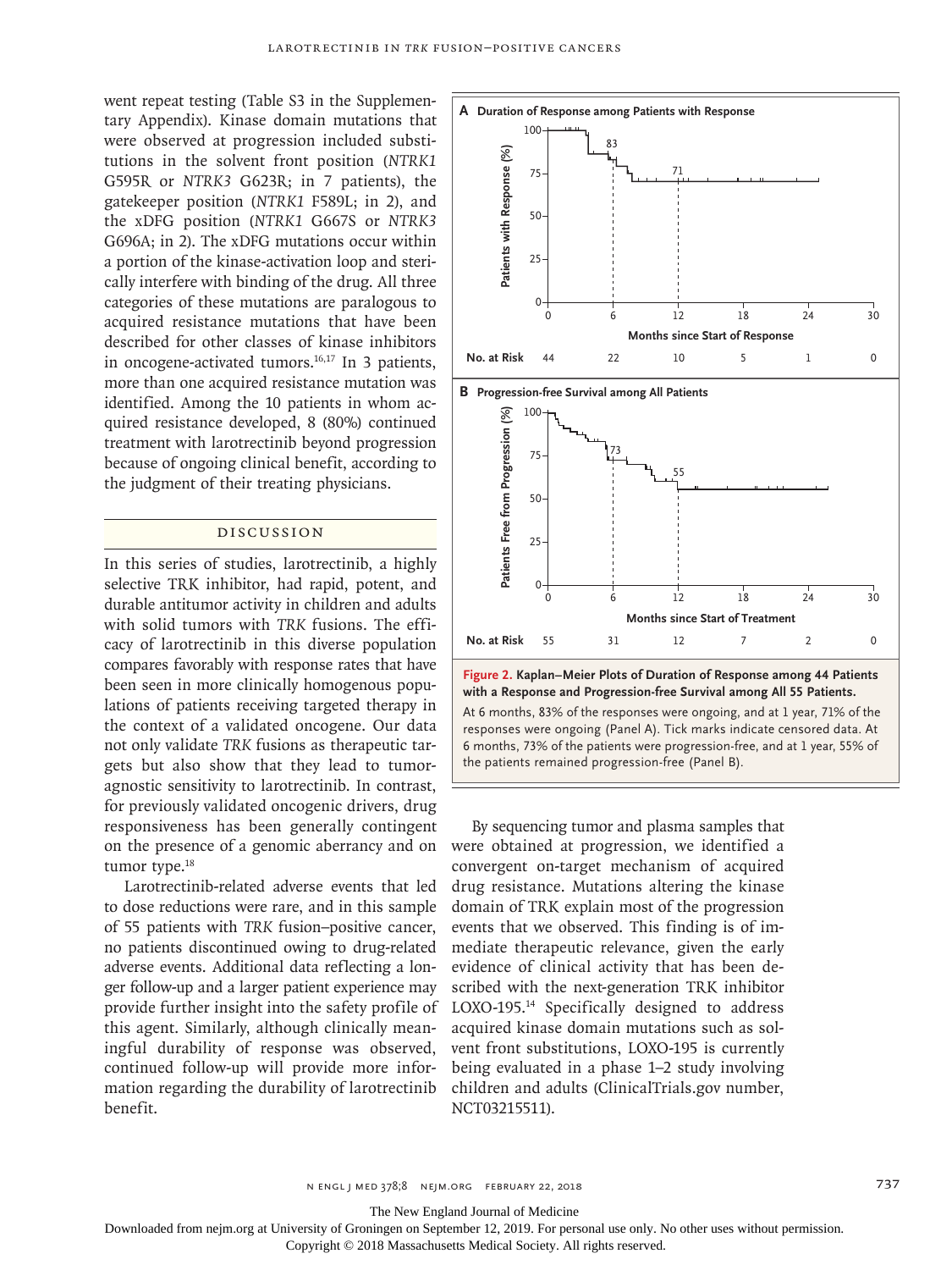| Table 3. Adverse Events.*  |                                           |                |                |                |                                         |                |              |                |
|----------------------------|-------------------------------------------|----------------|----------------|----------------|-----------------------------------------|----------------|--------------|----------------|
| <b>Adverse Event</b>       | Adverse Events, Regardless of Attribution |                |                |                | <b>Treatment-Related Adverse Events</b> |                |              |                |
|                            | Grade 1                                   | Grade 2        | Grade 3        | Grade 4        | Any Grade                               | Grade 3        | Grade 4      | Any Grade      |
|                            | percent of patients with event            |                |                |                |                                         |                |              |                |
| Increased ALT or AST level | 31                                        | $\overline{4}$ | $\overline{7}$ | $\mathbf{0}$   | 42                                      | 5              | $\mathbf{0}$ | 38             |
| Fatigue                    | 20                                        | 15             | $\overline{2}$ | $\Omega$       | 36                                      | $\mathbf 0$    | $\Omega$     | 16             |
| Vomiting                   | 24                                        | 9              | $\mathbf{0}$   | $\mathbf{0}$   | 33                                      | $\mathbf{0}$   | $\mathbf{0}$ | 11             |
| <b>Dizziness</b>           | 25                                        | $\overline{4}$ | $\overline{2}$ | $\mathbf 0$    | 31                                      | $\overline{2}$ | $\Omega$     | 25             |
| Nausea                     | 22                                        | $\overline{7}$ | $\overline{2}$ | $\Omega$       | 31                                      | $\overline{2}$ | $\Omega$     | 16             |
| Anemia                     | 9                                         | 9              | 11             | $\Omega$       | 29                                      | $\overline{2}$ | $\Omega$     | 9              |
| Diarrhea                   | 15                                        | 13             | $\overline{2}$ | $\Omega$       | 29                                      | $\mathbf{0}$   | $\Omega$     | 5              |
| Constipation               | 24                                        | $\overline{4}$ | 0              | 0              | 27                                      | $\mathbf 0$    | $\Omega$     | 16             |
| Cough                      | 22                                        | $\overline{4}$ | $\mathbf{0}$   | $\mathbf{0}$   | 25                                      | $\mathbf{0}$   | $\Omega$     | $\overline{2}$ |
| Increased body weight      | 11                                        | 5              | $\overline{7}$ | $\mathbf 0$    | 24                                      | $\mathbf 0$    | $\Omega$     | 11             |
| Dyspnea                    | 9                                         | 9              | $\mathbf{0}$   | $\mathbf{0}$   | 18                                      | $\mathbf{0}$   | $\mathbf{0}$ | $\overline{2}$ |
| Headache                   | 13                                        | $\overline{4}$ | 0              | 0              | 16                                      | $\mathbf 0$    | $\Omega$     | $\overline{2}$ |
| Pyrexia                    | 11                                        | $\overline{2}$ | $\overline{2}$ | $\overline{2}$ | 16                                      | $\mathbf{0}$   | $\mathbf{0}$ | $\mathbf{0}$   |
| Arthralgia                 | 15                                        | 0              | $\mathbf{0}$   | $\mathbf 0$    | 15                                      | $\mathbf 0$    | $\Omega$     | $\overline{2}$ |
| Back pain                  | 5                                         | 9              | $\mathbf{0}$   | $\mathbf{0}$   | 15                                      | $\mathbf{0}$   | $\mathbf{0}$ | $\mathbf{0}$   |
| Decreased neutrophil count | 0                                         | 7              | 7              | $\mathbf 0$    | 15                                      | $\overline{2}$ | $\mathbf 0$  | 9              |

\* The adverse events listed here are those that occurred in at least 15% of the patients, regardless of attribution. The relatedness of the treat‑ ment to adverse events was determined by the investigators. ALT denotes alanine aminotransferase, and AST aspartate aminotransferase.

> molecular subgroup of advanced solid tumors in children and adults in whom larotrectinib was highly active. Durable responses were observed without regard to the age of the patient, tumor tissue, and fusion status. The side-effect profile of larotrectinib suggests that long-term administration is feasible for patients. Screening strategies that include assays with the ability to detect *TRK* fusions will be needed in order to

In conclusion, *TRK* fusions defined a unique identify patients who may benefit from larotrectinib.

> Supported by Loxo Oncology, by grants from the National Institutes of Health (P30 CA008748, P30 CA006927, P30 CA016672, P30 CA046934, and P50 CA058187), the Cancer Prevention and Research Institute of Texas (RP1100584), and the National Center for Advancing Translational Sciences (UL1 TR000371 and UL1 TR001881), and by an Alex's Lemonade Stand Foundation Centers of Excellence Award.

> Disclosure forms provided by the authors are available with the full text of this article at NEJM.org.

We thank the patients and their families.

#### **Appendix**

The authors' affiliations are as follows: Memorial Sloan Kettering Cancer Center (A. Drilon, J.F.H., R.B., M.L., D.M.H.) and Weill Cornell Medical College (A. Drilon, D.M.H.), New York; University of Texas Southwestern Medical Center–Children's Health, Dallas (T.W.L.); Stanford Cancer Center, Stanford University, Palo Alto (S.K.), Children's Hospital Los Angeles, Keck School of Medicine, University of Southern California (L.M.), and UCLA David Geffen School of Medicine (N.F.), Los Angeles, and Loxo Oncology, South San Francisco (B.B.T., K.E., S.C., N.C.K., M.C.C.) — all in California; Dana–Farber–Boston Children's Cancer and Blood Disorders Center (S.G.D.), Dana–Farber Cancer Institute (G.D.D., M.N.), Ludwig Center at Harvard (G.D.D.), and Massachusetts General Hospi-

The New England Journal of Medicine

Downloaded from nejm.org at University of Groningen on September 12, 2019. For personal use only. No other uses without permission.

The authors' full names and academic degrees are as follows: Alexander Drilon, M.D., Theodore W. Laetsch, M.D., Shivaani Kummar, M.D., Steven G. DuBois, M.D., Ulrik N. Lassen, M.D., Ph.D., George D. Demetri, M.D., Michael Nathenson, M.D., Robert C. Doebele, M.D., Ph.D., Anna F. Farago, M.D., Ph.D., Alberto S. Pappo, M.D., Brian Turpin, D.O., Afshin Dowlati, M.D., Marcia S. Brose, M.D., Ph.D., Leo Mascarenhas, M.D., Noah Federman, M.D., Jordan Berlin, M.D., Wafik S. El-Deiry, M.D., Ph.D., Christina Baik, M.D., M.P.H., John Deeken, M.D., Valentina Boni, M.D., Ph.D., Ramamoorthy Nagasubramanian, M.D., Matthew Taylor, M.D., Erin R. Rudzinski, M.D., Funda Meric-Bernstam, M.D., Davendra P.S. Sohal, M.D., M.P.H., Patrick C. Ma, M.D., Luis E. Raez, M.D., Jaclyn F. Hechtman, M.D., Ryma Benayed, Ph.D., Marc Ladanyi, M.D., Brian B. Tuch, Ph.D., Kevin Ebata, Ph.D., Scott Cruickshank, M.A., Nora C. Ku, M.D., Michael C. Cox, Pharm.D., Douglas S. Hawkins, M.D., David S. Hong, M.D., and David M. Hyman, M.D.